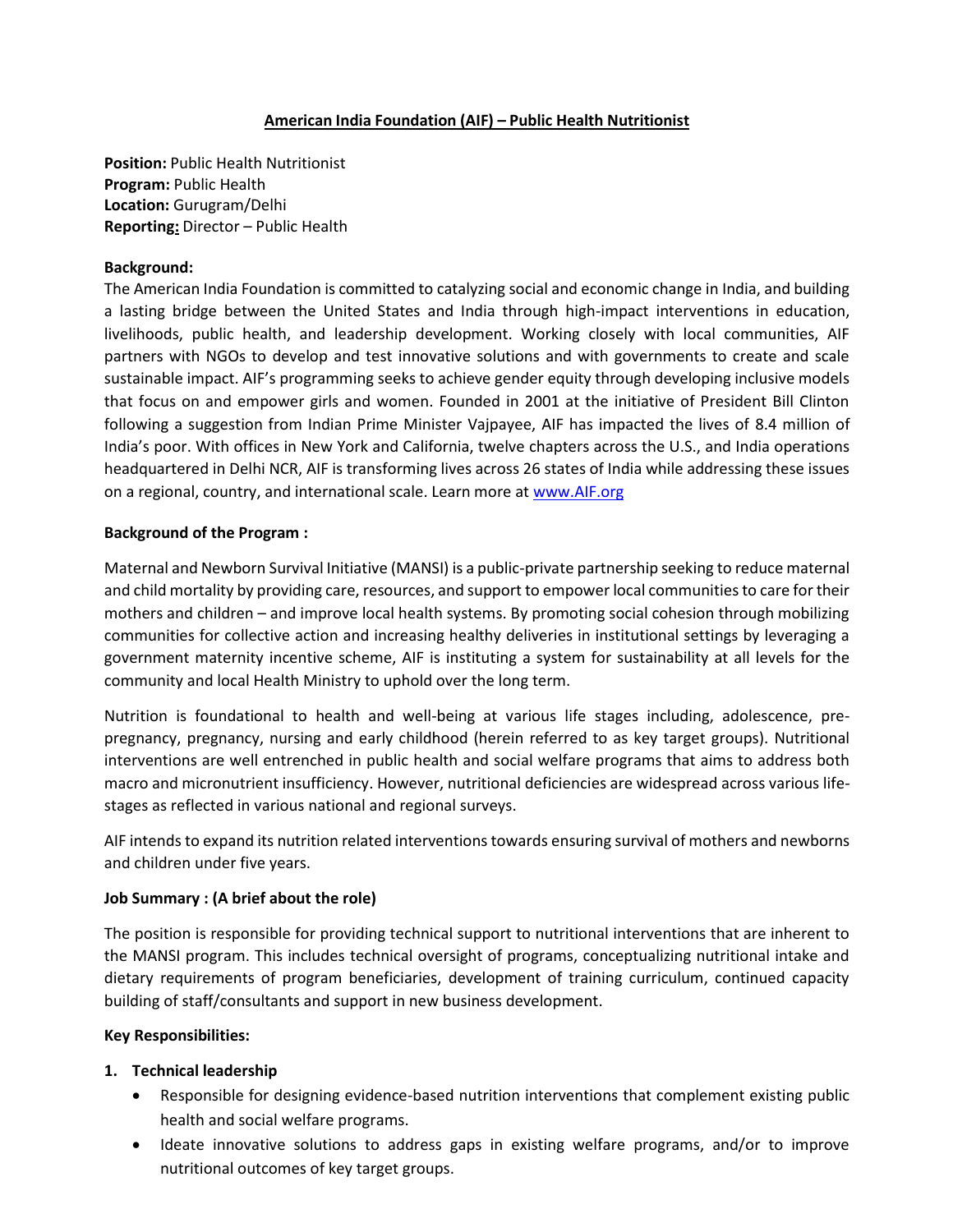- Plan dietary requirements of target groups keeping in cognizance cultural practices, social norms, unique food habits and availability of food groups.
- Lead curriculum development for training of AIF program implementation team and public frontline workers, as required.
- Support in development of training tools, review content for social & behavioral change communication and undertake training of functionaries as outlined above.
- Lead the technical oversight of nutrition-related programs at AIF.

# **2. Program Implementation Support:**

- Work closely with AIF team members and partner organizations and ensure that program objectives and targets are met.
- Participate in program review meetings (internal and external), and contribute to strengthen program implementation.
- Provide technical assistance to government functionaries, as required, towards strengthening public systems.
- Contribute to program reports, AIF donors and internal audiences, on the progress being made by the NGOs and the outputs, outcomes and impacts.

# **3. Monitoring and Evaluation (in co-ordination with LEI team at AIF):**

- Facilitate the development, implementation and strengthening of MIS.
- Undertakes field visits to monitor programs as well as conducting periodic program reviews with government counterparts and other partners. Provide feedback to senior management on a regular basis.
- Coordinate with government, implementing partners and consultants in conducting routine monitoring, baseline, midline, end line surveys, and facility based assessments of AIF projects.
- Support in designing needs assessment studies, evaluation studies, and dissemination of the study findings.

# **4. Building Partnerships and Resource mobilization:**

- Help in identifying credible partner NGOs who can partner with the foundation to develop and implement the program that will positively impact health outcomes.
- Provide technical assistance and leadership support to implementation partners.
- Network with alliances and other likeminded organizations for cross-learning opportunities.
- Support in proposal development and donor engagement, in co-ordination with the Strategic Partnership team at AIF

# **Key Skills and Competencies:**

- Graduation/Post graduation in Nutritional Sciences. In depth understanding and knowledge of the maternal, new born and child health and nutrition sectors.
- Minimum 5 years of experience in public health & nutrition programs.
- Deep knowledge of State government structures and previous experience of working with these structures.